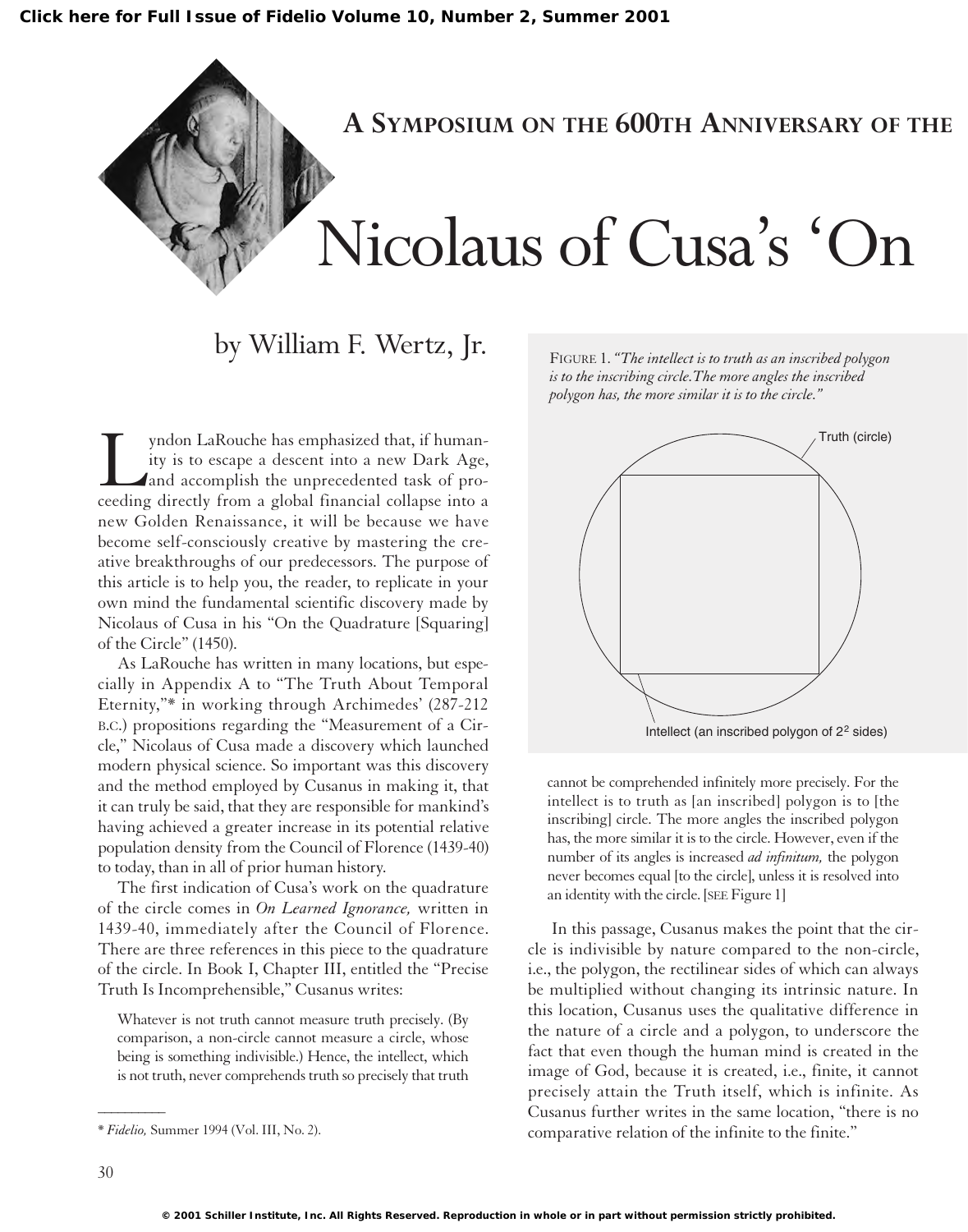## **BIRTH OF CARDINAL NICOLAUS OF CUSA**

# the Quadrature of the Circle'



In Book III, Chapter I, Cusanus writes:

Hence, there is nothing in the universe which does not enjoy a certain singularity that cannot be found in any other thing, so that no thing excels all others in all respects or [excels] different things in equal measure. By comparison, there can never in any respect be something equal to another; even if at one time one thing is less than another and at another [time] is greater than this other, it makes this transition with a certain singularity, so that it never attains precise equality [with the other]. Similarly, a square inscribed in a circle passes—with respect to its size—from being a square which is smaller than the circle to being a square larger than the circle, without ever arriving at its equal. And an angle of incidence increases from being lesser than a right [angle], to being greater [than a right angle], without the medium of equality.

Finally, in Book III, Chapter IV, Cusanus writes in respect to Jesus Christ, who is God and man:

But the maximum intellect, since it is the limit of the potentiality of every intellectual nature and exists in complete actuality, cannot at all exist without being intellect in such way that it is also God, who is all in all. By way of illustration: Assume that a polygon inscribed in a circle were the human nature, and the circle were the divine nature. Then, if the polygon were to be a maximum polygon, than which there cannot be a greater polygon, it would exist not through itself with finite angles, but in the circular shape. Thus, it would not have its own shape for existing—[i.e., it would not have a shape which was] even conceivably separable from the circular and eternal shape.

Thus, Jesus Christ, who is one person, but has two natures, divine and human, is the exception to what Cusanus writes in Book I, Chapter III about the impossibility of the polygon ever becoming equal to the circle. In the case of Jesus Christ, the two natures are actually resolved in the one person.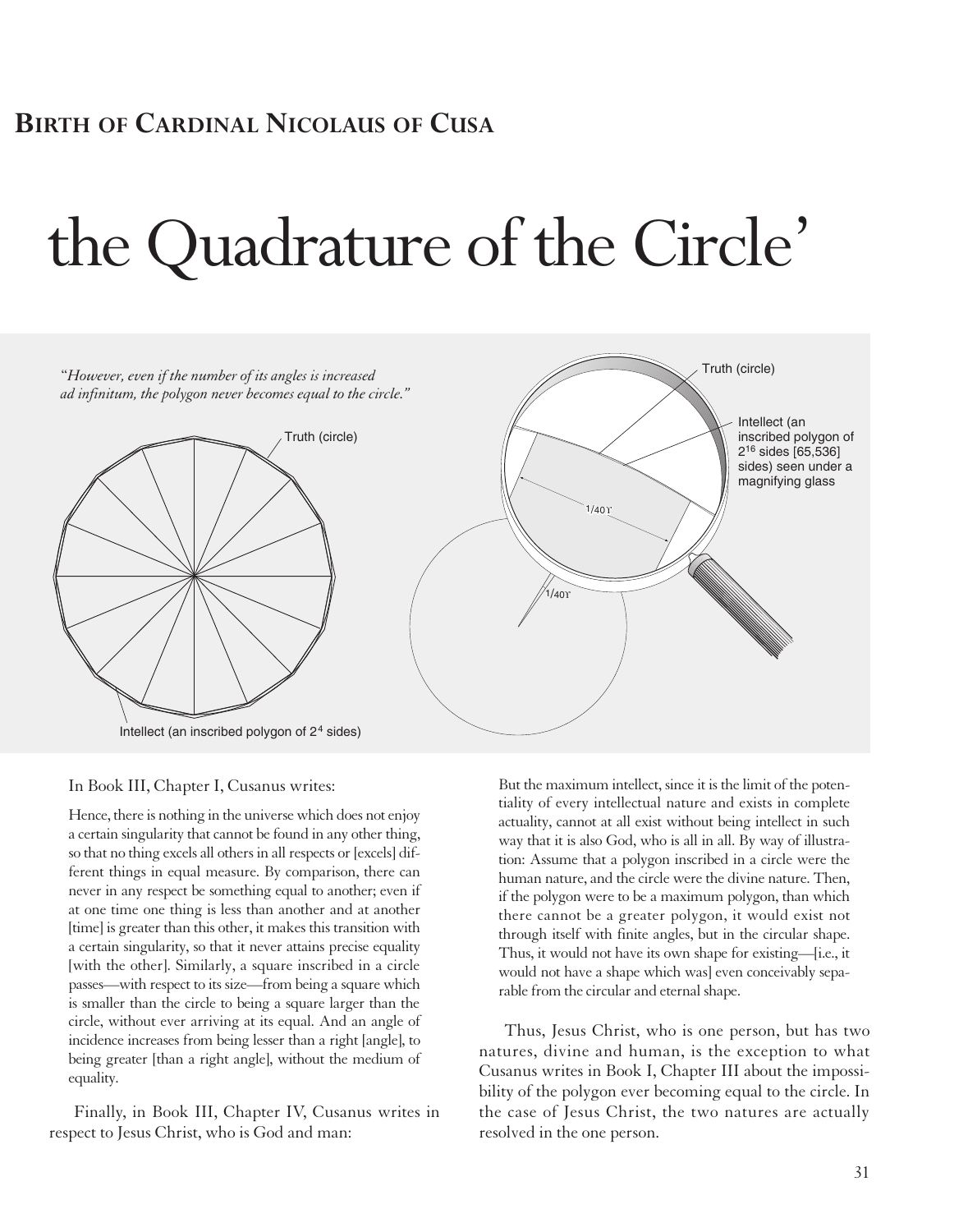Although Cusanus does not explicitly reference St. Anselm's proof of the existence of God in this location, nonetheless there is a definite connection. In his *Proslogium,* Anselm had argued that a being exists "than which a greater cannot be conceived." What Cusanus argues in the case of Jesus Christ is, that the maximum polygon, than which there cannot be a greater polygon, is an infinite polygon, and thus simultaneously an infinite circle.

As can be seen from the above, Nicolaus of Cusa's treatment of the quadrature of the circle derives from his concern with theological matters. I would even maintain that the scientific advance that he made over and against Archimedes, derives from his preoccupation with the central issue of the Council of Florence, the issue of the *Filioque*—the idea that the Holy Spirit proceeds from the Father *and the Son. On Learned Ignorance* was written immediately after the Council of Florence, and thus reflects Cusanus's intellectual concentration on this issue.

In Christian theology, the Son, as the second person in the Trinity, is equal to the Father. It is the notion of absolute equality appropriate to the Trinity, as opposed to the equality defined as approximation, which is the basis for Cusanus's advance over Archimedes. In "On the Quadrature of the Circle," Cusanus makes this distinction between the notion of equality as approximation, which Archimedes is apparently satisfied with, and the notion of equality as absolute precision.

As developed theologically by St. Augustine, St. Thomas Aquinas, and Cusanus, God the Father is unity, the Son is equality, and the Holy Spirit the concord or the connection of the two. It is this notion of equality which was fought for at the Council of Florence.

## Influence of Llull and Dionysius

In the 1420's, Cusanus had travelled to Paris, where he gained access to the writings of Raymond Llull (1232- 1316). Among the writings which Cusanus personally copied by hand, and can be found in Cusanus's library, is a work entitled "On the Quadrature and Triangulation of the Circle," written in June 1299. This work is important, because it begins with the statement that straight lines and circular lines are incommensurable, and that man cannot measure circular lines with straight lines.

This just underscores the fact that Cusanus was not the first to discover the incommensurability of a circular and a straight line. Cusanus's discovery was to realize the implications of the incommensurability, i.e., that the circle is not incommensurable to the polygon in the same way that the diagonal of a square is incommensurable with its side. The circle is transcendental, and therefore ontologically superior, to the polygon, something which Llull did not realize.

The other major influence on Cusanus's thinking about the difference between a circle and a polygon, as he himself writes in "On the Hunt for Wisdom," was Dionysius the Areopagite (the "Pseudo-Dionysius"). Cusanus writes in "On Divine Names," that Dionysius describes God as inaugmentable and irreducible. It is from this concept of the divine, that Cusanus derives his maximum-minimum—or isoperimetric—principle as characteristic of a circle.

This derivation of the isoperimetric principle from Dionysius is interesting historically. In Acts 17 of the New Testament, it is reported that the Apostle Paul travelled to Athens and spoke at the Areopagus on the Unknown God. He first attacked Epicurean and Stoic philosophers, and argued that the Mosaic God of Christianity is the Unknown God, in that He is not something created, and therefore finite, which can be known through the senses. After describing the Christian God, Paul cites a passage from one of the Greeks' own poets, Aratus of Soli: "For we too are his offspring." Paul then argues that since we are the offspring of God, we should not think of divinity as an idolatrous image fashioned from gold, etc. It is then reported that as a result of this speech, the individual Dionysius became a disciple of Paul.

Aratus, the poet cited by Paul, based his poem, entitled "Phenomena," upon a prose work by the same name written by Eudoxus (390-337 B.C.), the pupil of Plato, whose Eudoxian method was employed by Archimedes in attempting to prove the quadrature of the circle.

In the Fifth or Sixth century A.D., an unknown Platonic Christian adopted the pseudonym Dionysius the Areopagite. In his writings, including "On Divine Names," this individual developed the idea of negative theology. As stated above, Nicolaus of Cusa applied this method in his investigation of the quadrature of the circle. In "On the Hunt for Wisdom,' Cusanus writes:

But the great Dionysius asserts in the ninth chapter of "On Divine Names," that that first Eternal is inflexible, inalterable, unmixed, immaterial, most simple, not indigent, inaugmentable, irreducible, has not become, is always existing . . . .

I take two of these, namely, the inaugmentable and the irreducible, and hasten with them to the hunt, and I say that the inaugmentable cannot be greater; therefore, it is the maximum. The irreducible cannot be smaller; it is therefore the minimum. Hence, because it is equally the maximum and the minimum, it is in no way smaller, since it is the maximum, and in no way greater, since it is the minimum, but rather the most precise, formal, and exemplary cause and measure of everything great or small.

Thus, in making his breakthrough, Cusanus literally looked back over centuries to the School of Athens, to Plato's pupil, Eudoxus, to Archimedes, to the Pseudo-Dionysius, and to Raymond Llull. And replicating the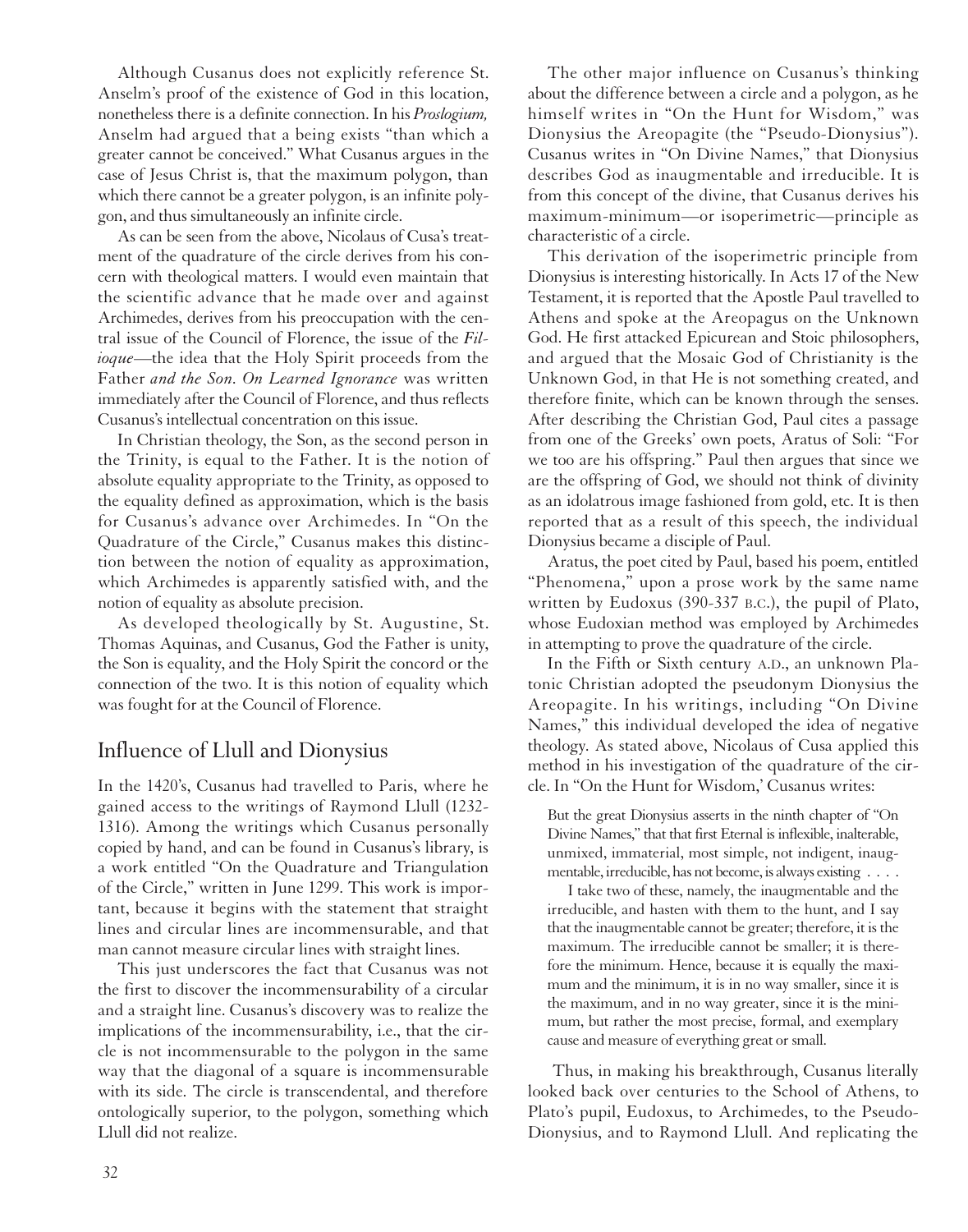work that they had done, Cusanus was able to advance beyond Archimedes and Greek science, to develop the concept of a true infinite which is transcendent, because it transcends the domain of greater and less.

## Impact on Kepler

The impact of Cusanus's discovery on modern science is shown in Johannes Kepler's (1571-1630) *Mysterium Cosmographicum,* Chapter II, "Outlines of the Primary Derivation":

Now God decided that quantity should exist before all other things, so that there should be a means of comparing a curved with a straight line. For in this one respect, Nicolaus of Cusa and others seem to me divine, that they attached so much importance to the relationship between a straight and a curved line and dared to liken a curve to God, a straight line to his creatures; and those who tried to compare the Creator to his creatures, God to Man, and divine judgments to human judgments, did not perform much more valuable a service than those who tried to compare a curve with a straight line, a circle with a square.

And although under the power of God this alone would have been enough to constitute the appropriateness of quantities, and the nobility of a curve, yet to this was also added something else which is far greater: the image of God, the Three in One, in a spherical surface, that is of the Father in the center, the Son in the surface, and the Spirit in the regularity of the relationship between the point and the circumference. For what Nicolaus of Cusa attributed to the circle, others as it happens have attributed to the globe; but I reserve it solely for a spherical surface.

This passage from Kepler, who was the founder of astronomical science, not only establishes the contribution of Cusanus's work on quadrature to the development of modern science. It also is a further confirmation of the importance of Christian theology, and in particular, the notion of God the Creator as triune, to scientific discovery. Both Nicolaus of Cusa and Kepler proceeded in their study of the physical universe on the basis of the Augustinian view that everything created by God contains a "trace" of the Trinity.

Kepler continues:

Only if a spherical surface or a globe is cut by a flat plane can a circle exist.

This is the same principle which Cusanus develops in respect to the difference between a circle and a polygon. The polygon is derived from circular action. The circle cannot be attained from the standpoint of polygonal action. Similarly, circular action is derived from spherical action, which is a higher ontological order.

This concept of an ascending ontological order is developed by Nicolaus of Cusa in *On Learned Ignorance,*

#### Book I, Chapter XII:

For since all mathematicals are finite and otherwise could not even be imagined: If we want to use finite things as a way for ascending to the unqualifiedly Maximum, we must first consider finite mathematical figures together with their characteristics and relations. Next, [we must] apply these relations, in a transformed way, to corresponding infinite mathematical figures. Thirdly, [we must] thereafter in a still more highly transformed way, apply the relations of these infinite figures to the simple Infinite, which is altogether independent even of all figure.

## Archimedes' 'Measurement of a Circle'

With this introduction, let us now refer to Proposition 1 of Archimedes' "Measurement of a Circle." Cusanus wrote his "On the Quadrature of the Circle" in reference to this work. He also wrote three further pieces in response to Archimedes' "On Spirals," which was translated in 1453. These three additional works by Cusanus, were the "Quadrature of the Circle" (1453), the "Imperial Quadrature of the Circle"(1457), and a "Dialogue on Quadrature of the Circle" (1457). But since "On Spirals" employs the same method as his "Measurement of a Circle," it is sufficient for the purposes of this paper to address Cusanus's earlier treatment of the latter work.

Archimedes' first proposition reads as follows:

*The area of any circle is equal to a right-angled triangle in which one of the sides about the right angle is equal to the radius, and the other to the circumference, of the circle.*

As we shall see, Archimedes' proof of this proposition depends upon two propositions in Euclid's *Elements,* which Archimedes attributes to Eudoxus. These two are Book X, Proposition 1 and Book XII, Proposition 2. These propositions reflect the Eudoxian "method of exhaustion" used by Archimedes.

Book X, Proposition 1 reads as follows:

*Two unequal magnitudes being set out, if from the greater there be subtracted a magnitude greater than its half, and from that which is left a magnitude greater than its half, and if this process be repeated continually, there will be left some magnitude which will be less than the lesser magnitude set out.*

Let *AB* and *C* be two unequal magnitudes of which *AB* is the greater [SEE Figure 2]: If from *AB* there be subtracted a magnitude *HB* greater than its half, and from *AH* which is left a magnitude *KH* greater than its half, and if this process be repeated continually, there will be left some magnitude *AK* which will be less than the magnitude *C.*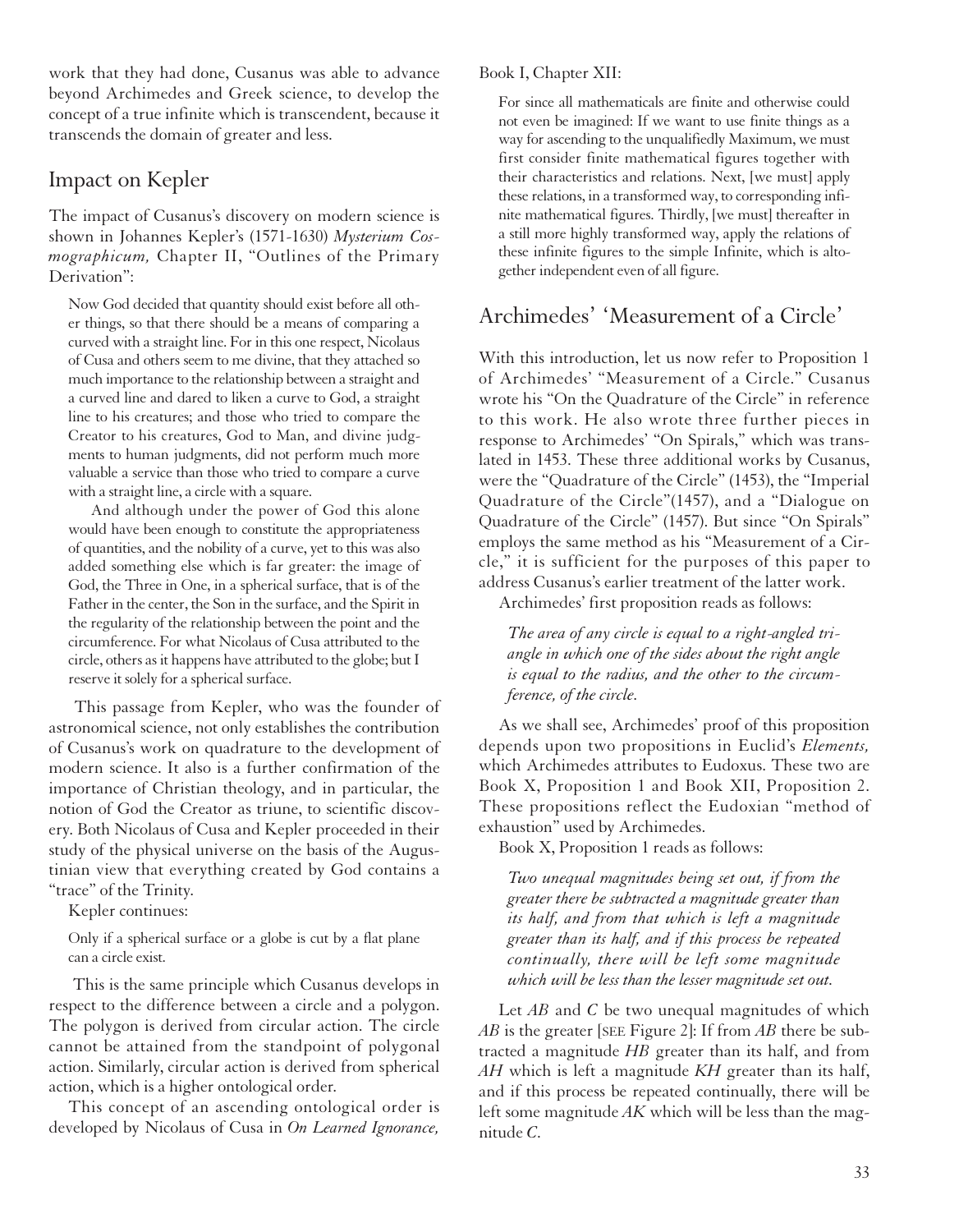In Euclid's Book XII, Proposition 2, this Eudoxian method of exhaustion is applied first to a polygon inscribed within a circle, and then to a polygon circumscribed around a circle. According to this proposition, we can exhaust a circle, in the sense of Book X, Proposition 1, by successively inscribing in it regular polygons, each of which has twice as many sides as the preceding one. We take an inscribed square, bisect the arcs subtended by the sides, and form an equilateral polygon of eight sides. We do the same with the latter, forming a polygon of 16 sides, and so on. As we shall see, what is left over when any one of these polygons is taken away from the circle, is more than half exhausted when the next polygon is made and subtracted from the circle. This is proven by the fact that the square is greater than half the circle, and the regular octagon, when subtracted, takes away more than half of what was left by the square.

Take an arc of a circle cut off by a chord *AB* [SEE Figure 3]. Bisect the arc in *C.* Draw a tangent to the circle at *C,* and let *AD* and *BE* be drawn perpendicular to the tangent. Join *AC* and *CB.* Then *DE* is parallel to *AB.* Thus, *ABED* is a rectangle, and it is greater than the segment *ACB.* Therefore its half, the triangle *ACB,* is greater than half the segment. Thus, by Euclid X.1, the construction and is greater than hand the energy and<br>the subtracted, takes away mot was left by the square.<br>arc of a circle cut off by a chord AB [st the arc in C. Draw a tangent to the<br>D and BE be drawn perpendicular to<br>IC and CB. The



of successive regular polygons in a circle, if continued far enough, will at length leave segments which are together less than any given area. (A segment is defined as the area within a circle cut off by a line [SEE Figure 3(a)].)

The same method is now used in respect to a polygon circumscribed around a circle [SEE Figure 4]. Suppose a square *ABCD* described about a circle. Make an octagon described about the circle by drawing tangents at the points *E,* etc., where *OA,* etc., meet the circle. Then the tangent at *E* cuts off more than half of the area between *AK, AH,* and the arc *HEK.* Thus, the octagon takes from the square more than half the space between the square and the circle. If continued enough times, the construction of successive regular polygons circumscribing the circle will leave sectors which are together less than any given area. (A sector is defined as the area outside of a circle cut



FIGURE 4(a). *Sectors are shaded.*

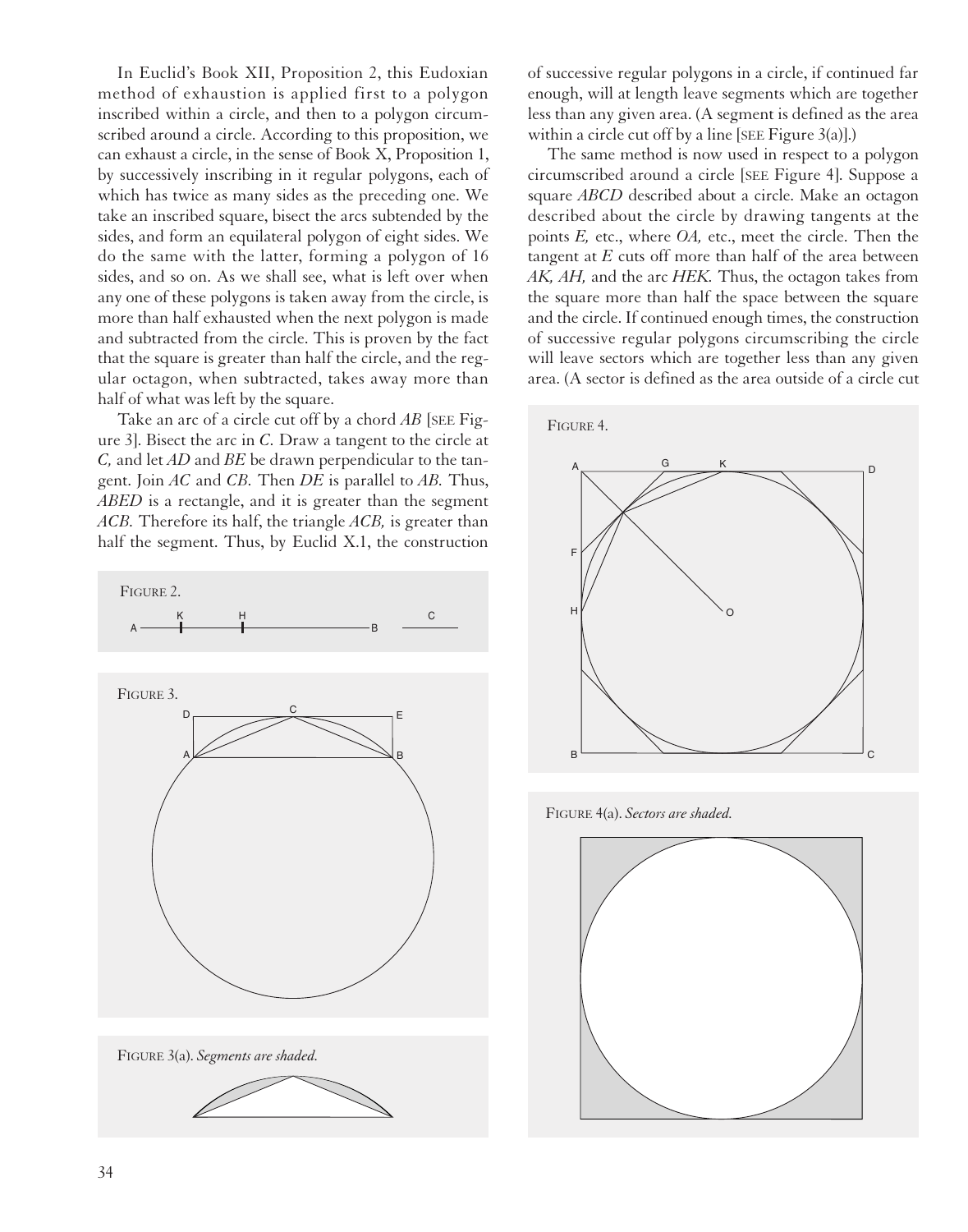off by two intersecting tangents [SEE Figure 4(a)].)

Now let us return to Archimedes' proposition. Archimedes says, let *ABCD* be the given circle [SEE Figure 5], and *K* the triangle described [Figure 5(a)]. Then, if the circle is not equal to *K,* it must be either greater or less.

What Archimedes then does, is to prove that the circle cannot be either greater or less than *K.* First, he assumes that it is greater than *K,* and then, using the Eudoxian method of exhaustion, proves that it cannot possibly be





FIGURE 6. *Detail of Figure 5 in respect to inscribed polygon.*



greater. Then, assuming that it is less, he uses the same method to prove that it is impossible for it to be less. Then, since it is neither greater nor less than *K,* he concludes that it must be equal to it.

In the first case, in which we assume that the circle is greater than *K,* he proceeds as follows: Inscribe a square *ABCD,* bisect the arcs *AB, BC, CD, DA,* then bisect the halves, and so on, until the sides of the inscribed polygon whose angular points are the points of division, subtend segments whose sum is less than the excess of the area of the circle over *K.* Thus, the area of the polygon is greater than *K.*

Let *AE* be any side of it, and *ON* the perpendicular on *AE* from the center *O* [SEE Figure 6]. Then, *ON* is less than the radius of the circle, and therefore less than one of the sides about the right angle in *K.* But, the perimeter of the polygon is less than the circumference of the circle, i.e., less than the other side about the right angle in *K.* Therefore, the area of the polygon is less than *K*; which is inconsistent with the hypothesis.

In the case where the circle is less than *K,* Archimedes directs: Circumscribe a square, and let two adjacent sides, touching the circle in  $E$  and  $H$ , meet in  $T$  [SEE Figure 7]. Bisect the arcs between adjacent points of contact and draw the tangents at the points of bisection. Let *A* be the middle point of the arc *EH,* and *FAG* the tangent at *A.* Then the angle *TAG* is a right angle. Therefore *TG* is greater than *GA* and greater than *GH.*

It follows that the triangle *FTG* is greater than half the area *TEAH.*

By continuing the process, we shall ultimately arrive at a circumscribed polygon, such that the sectors are altogether less than the excess of *K* over the area of the circle.



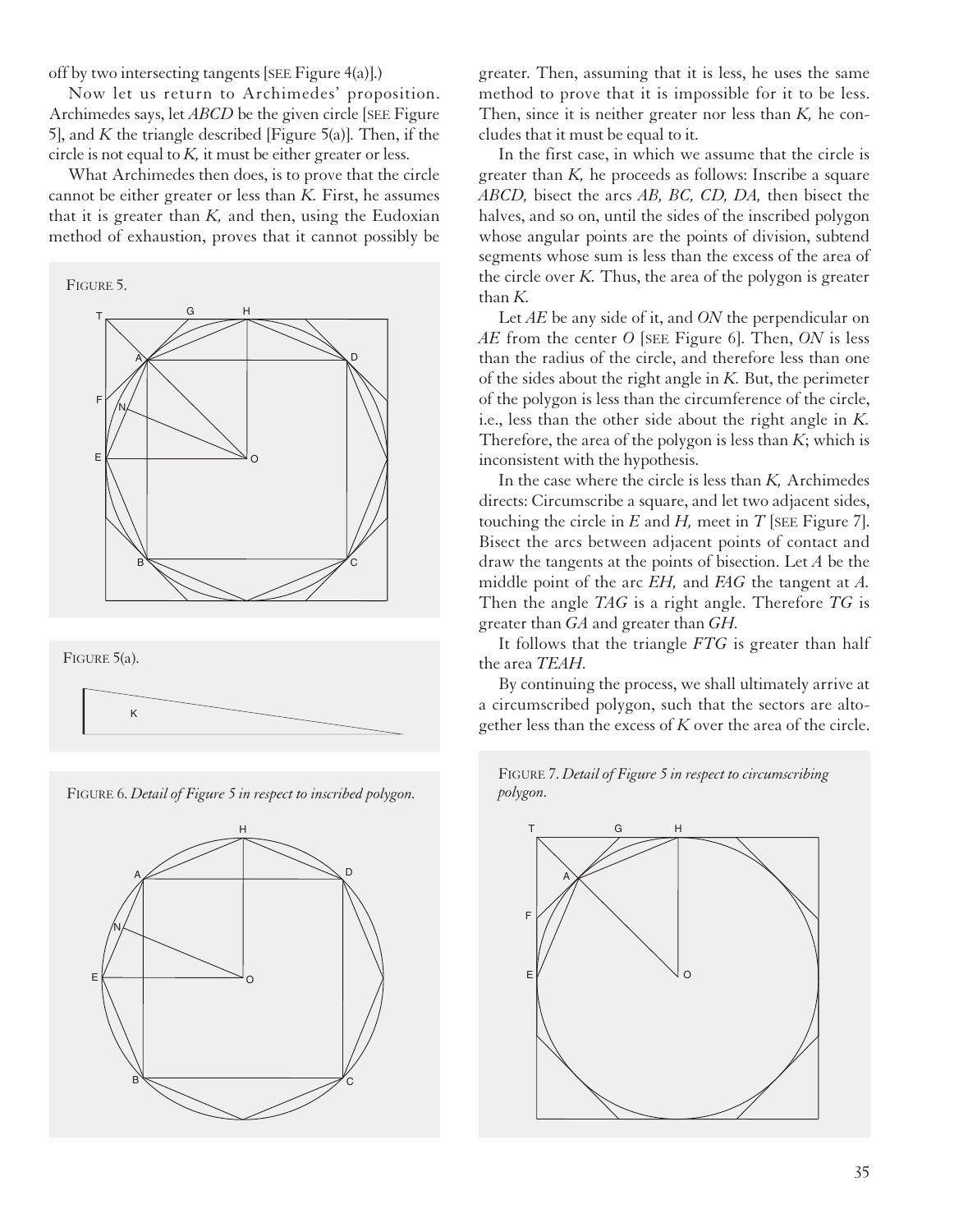Thus, the area of the polygon will be less than *K.*

However, since the perpendicular from *O* on any side of the polygon is equal to the radius of the circle, while the perimeter of the polygon is greater than the circumference of the circle, it follows that the area of the polygon is greater than the triangle *K*; which is impossible.

Whereas in Proposition 1, Archimedes claims to have proven the equality of the circle and the polygon, in Proposition 3 he makes it absolutely clear that his notion of equality is that of approximation. Proposition 3 reads:

*The ratio of the circumference of any circle to its diameter is less than 31 ⁄7 but greater than 310⁄71.*

He arrives at the first value by circumscribing a circle with a 96-sided polygon, and the second value by inscribing a 96-sided polygon in a circle.

## 'On the Quadrature of the Circle'

It is clear that Nicolaus of Cusa is referring to Archimedes' Proposition 1 in "On the Quadrature of the Circle." At the beginning of his work, Cusanus writes:

There are scholars, who allow for the quadrature of the circle. They must necessarily admit, that circumferences can be equal to the perimeters of polygons, since the circle is set equal to the rectangle with the radius of the circle as its smaller and the semi-circumference as its larger side. If the square equal to a circle could thus be transformed into a rectangle, then one would have the straight line equal to the circular line. Thus, one would come to the equality of the perimeters of the circle and the polygon, as is self-evident.

That Cusanus is referring to Archimedes here is clear from the second paragraph of his later work, "The Quadrature of the Circle," where he writes, "We do not read that anyone has come nearer to the knowledge of the facts of this matter than Archimedes, who first pointed to the fact that a rectangle from the radius and the halfcircumference of a circle, is equal to the area of the circle." Since a right-angled triangle is half the area of a rectangle, Cusanus's formulation of Archimedes' proposition employs the semi-circumference with the rectangle, whereas the proposition as presented above employs the circumference with the right-angled triangle.

Cusanus begins his work with a proposition based upon the assumption of the validity of Archimedes' proof. The proposition is as follows:

*If to a given perimeter of a triangle an equal circular perimeter can be given, then the radius of this circle exceeds by one-fifth of its total that line, which is drawn from the center of the triangle to the point quartering the side from the corner.*

In the course of the work, he will explain this proposition, and derive from it an approximate value for  $\pi$ . However, through this proposition he will simultaneously show why the value obtained is only approximate, and not precise. Before elaborating on this proposition, however, Cusanus proceeds to challenge the axiomatic assumptions underlying Archimedes' work.

As Cusanus stresses, Archimedes' proposition assumes that "Where one can give a larger and a smaller, one can also give an equal." But, as Cusanus continues, there are those "who deny the possibility of the quadrature of the circle," and they assert that "in mathematics, the conclusion does *not* hold, that where one can give a larger and a smaller, there one can also give an equal."

Then, Cusanus goes to the crux of the matter. He writes: "There can namely be given an incidental angle that is greater than a rectilinear, and another incidental angle smaller than the rectilinear, and nevertheless never one equal to the rectilinear. Therefore with incommensurable magnitudes this conclusion does not hold." [SEE Figure 8]

Cusanus is raising an issue which has historically divided the scientific community. What he is pointing to, is the existence of a type of angle other than a rectilinear angle: the incidental angle of a segment, i.e., the angle inside a circle between the circumference and the line which cuts it off. This is referred to in Euclid in only one location, Book III, Proposition 16, as the "angle of the semicircle." The other angle which Cusanus will refer to in "On the Quadrature of the Circle" is the contingent or cornicular (horn-like) angle [SEE Figure 9]. This is the angle between the circumference of a circle and the tangent. It is referred to in the same location in Euclid as "the remaining angle."

Euclid's Book III, Proposition 16 reads as follows:

*The straight line drawn at right angles to the diameter of a circle from its extremity will fall outside the circle, and into the space between the straight line and the circumference another straight line cannot be interposed; further the angle of the semicircle is greater, and the remaining angle less, than any acute rectilineal angle.*

According to this proposition, if a straight line touches a circle at one point only, i.e., is tangent, then any other straight line which one attempted to interpose between that tangent and the circumference, would necessarily cut the circumference in two points, and thus fall within it [SEE Figure 10].

If one wished to argue that the circle can be squared that is, that it is possible to construct a square whose area is equal to that of a given circle—one would have to insist that the incidental angle is not a true angle, and the contingent angle does not exist at all. The battle over this issue is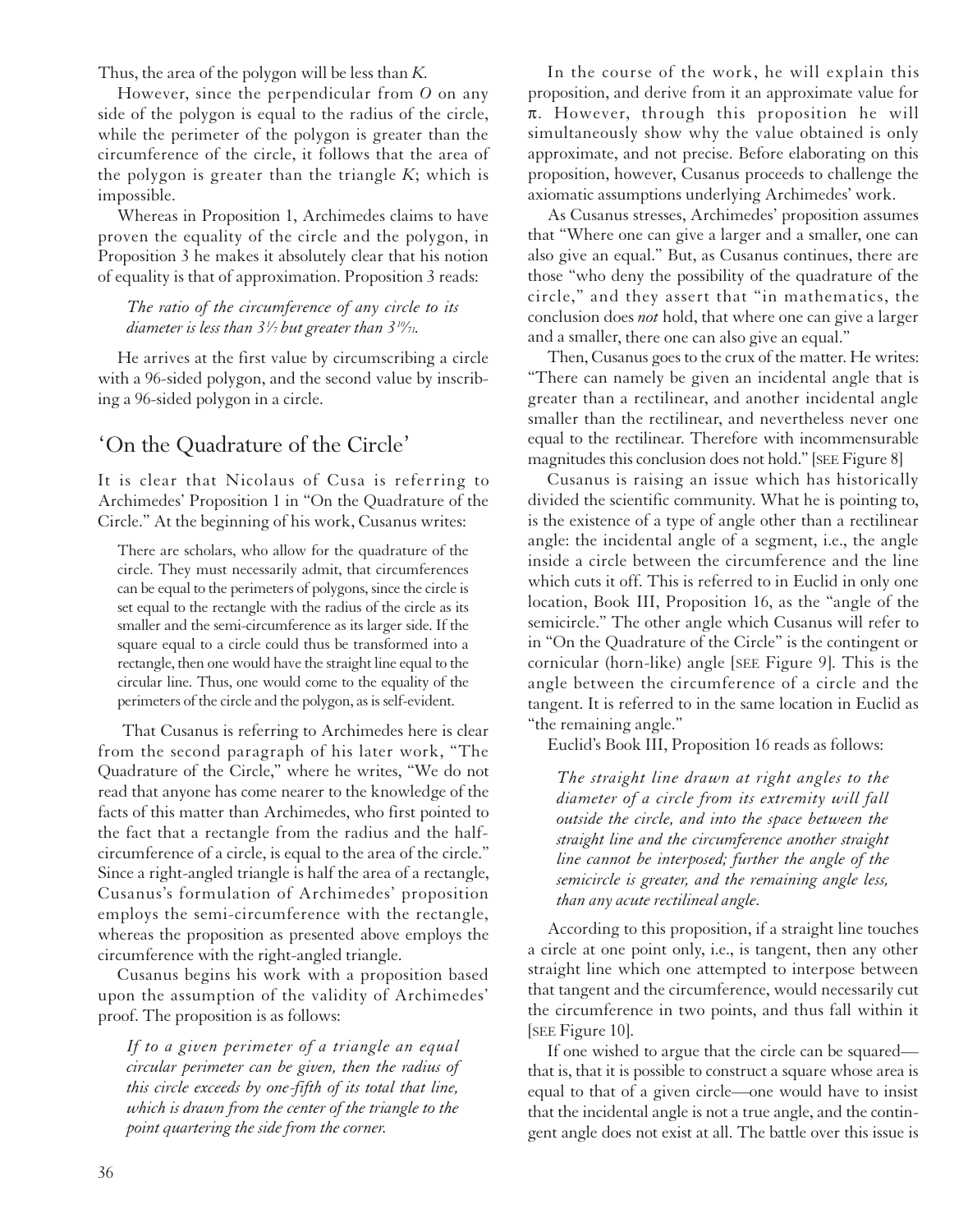rectilinear angle c, and the incidental angle a is smaller than FIGURE 8. *The incidental angle b is greater than the the rectilinear angle c. Yet, there is never an incidental angle equal to c.*



FIGURE 9. *The contingent or cornicular (horn-like) angle DAC is the angle between the tangent AD and the semicircle ACB.*



fascinating, because it goes to the heart of the battle between Platonic science and Aristotelian anti-science.

One of the most critical comments on Euclid's Book III, Proposition 16 was made by Johannes Campanus, who edited Euclid's *Elements* in the Thirteenth century. He inferred from III.16 that there was a flaw in the principle that the transition from the less to the greater, or c vice versa, takes place through all intermediate quantities, and therefore through the equal. If a diameter of a circle, he says, be moved about its extremity until it takes the position of the tangent to that circle, then, as long as it cuts the circle, it makes an acute angle less than the "angle of a semicircle"; but the moment it ceases to cut, it makes a right angle greater than the same "angle of a semicircle." The rectilineal angle is never, during the transition, equal to the "angle of a semi-circle." There is therefore an apparent inconsistency with Book X, Proposition 1, and Campanus could only observe in explanation of the paradox, that "these are not angles in the same sense, for the curved and the straight are not things of the same kind without qualification."

There is every reason to believe that Cusanus had access to Campanus's edition of Euclid. Moreover, this is the same issue that Cusanus refers to in the passage in Book III, chapter I of *On Learned Ignorance* cited at the beginning of this article. Cusanus refers to this logical paradox as a "certain singularity."

FIGURE 10. *Straight line EA, at right angles to the diameter AB, is tangent to the circle. No straight line FA can be interposed into the space between the straight line EA and the circumference. Such a line FA would necessarily cut the circle in two locations, creating an incidental angle, rather than a contingent one. Therefore, the cornicular angle formed by the circumference and tangent EA is less than any possible rectilinear angle.*



In 1557, the French geometer Peletier, argued that the "angle of contact" was not an angle at all. He claimed that the "contact of a straight line with a circle" is not a quantity, and that angles contained by a diameter and a circumference are all right angles and equal to rectilineal right angles. For Peletier, there was no difficulty with Euclid's Book X, Proposition 1, because all angles of contact are not-angles, not quantities, and therefore nothings.

Vieta (1540-1603) agreed with Peletier that the angle of contact is no angle. His pseudo-proof was that the circle may be regarded as a plane figure with an infinite number of sides and angles; but a straight line touching a straight line, however short it may be, will coincide with the straight line and will not make an angle. In other words, if the circle is a straight line in the infinitely small, then there is no angle at the point of contact with the tangent.

Not surprisingly, this was also the view of Galileo Galilei (1564-1642).

This issue is in no way esoteric or academic; rather, it is one of the most profound issues confronting man. The cornicular angle is either equal to null, as the Aristotelians maintain, or it is virtually null, but nonetheless exists, and in fact has greater being and reality than the polygon which is derived from it. If the former is true, then the same argument can be made (and in fact has been made) theologically, that neither God nor the human soul exists. If the circle is no more than a polygon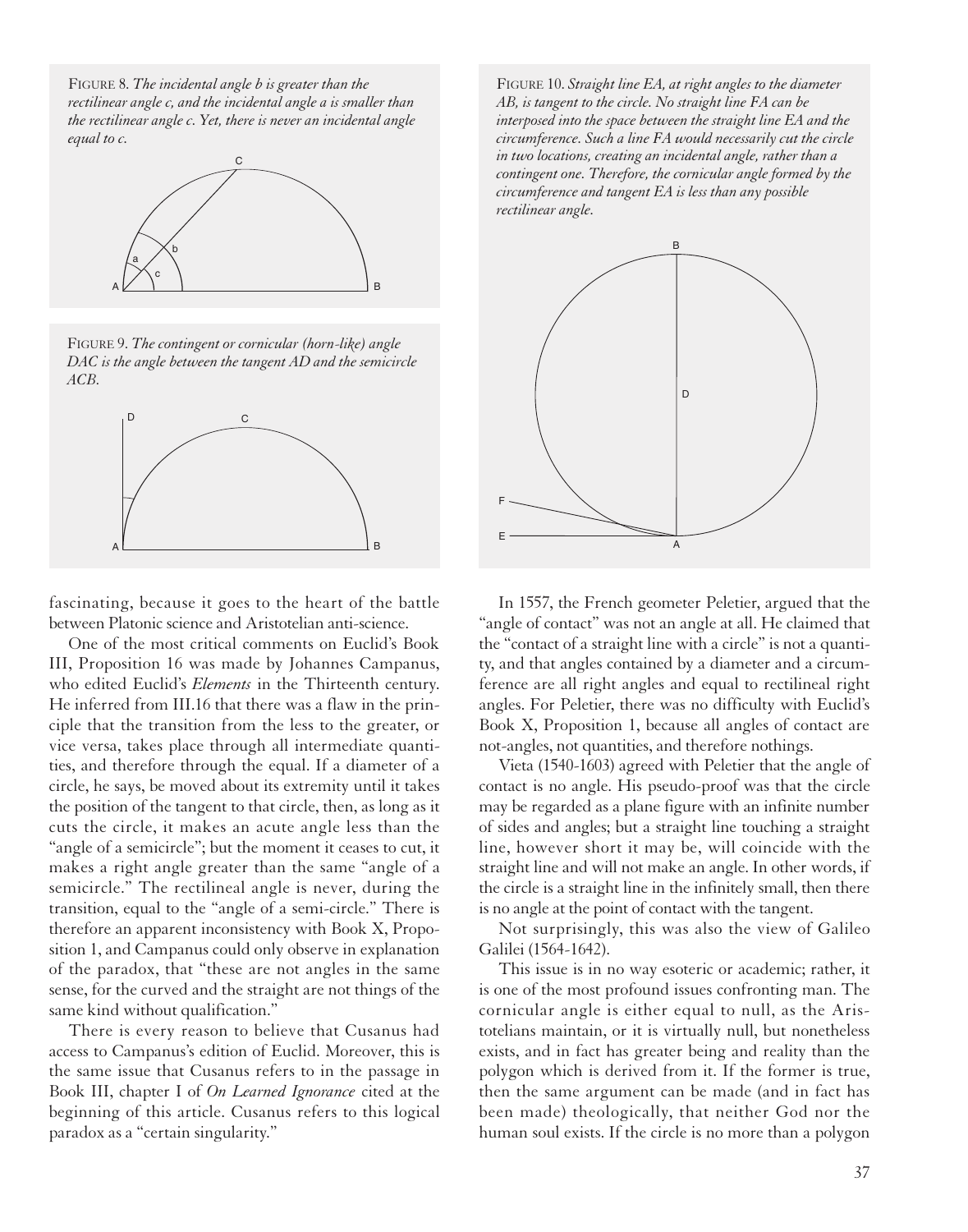with an infinite number of sides, then God is equal to His creation (which is the basis of pantheism), and the soul is not immortal, but rather dies with the body.

This is the same issue as that which later divided Gottfried Wilhelm Leibniz (1646-1716) and Leonhard Euler (1707-83). Leibniz insisted that monads, or simple substances, are indestructible and indivisible. Euler, on the other hand, had lyingly argued that all magnitude is divisible to infinity.

To return to Nicolaus of Cusa's argument: If one recognizes the existence of incidental angles, and understands that an incidental angle is not commensurable with a rectilinear angle, then it is clear that there can be no rational proportion between the area of a circle, and a rectilinearly enclosed area. As Cusanus writes:

If a circle can be transformed into a square, then it necessarily follows, that its segments can be transformed into rectilinearly enclosed figures. And since the latter is impossible, the former, from which it was deduced, must also be impossible. Obviously, then, the semicircle cannot be transformed into a rectilinearly enclosed figure, and consequently also not the circle or one of its parts.

Similarly, Cusanus writes in respect to contingent or cornicular angles that, although they cannot be divided by another straight line, they are nonetheless divisible by another curved line: "The contingent angle is a divisible magnitude only in its species, since to every contingent angle there is a larger and a smaller contingent angle."

### Species Difference

Through this discussion of the incommensurability of incidental and contingent angles to rectilinear ones, Cusanus proves that the circle cannot be squared, because "polygonal figures are not magnitudes of the same species as the circular figure":

In respect to things which admit of a larger and smaller, one does not come to an absolute maximum in existence and potentiality. Namely, in comparison to the polygons, which admit of a larger and smaller, and thereby do not attain to the circle's area, the area of a circle is the absolute maximum, just as numerals do not attain the power of comprehension of unity and multiplicities do not attain the power of the simple.

What is significant about this statement is, that Cusanus has identified the fact that the circle is of a higher power, or cardinality, than the polygon. The circle is a true infinite. As such, it does not admit of greater or less, as does the polygon. The area of the circle is thus simultaneously maximal and minimal. Moreover, it is in actuality all that it is potentially. The circle transcends the polygon in the same way that unity transcends numerals, and the simple transcends multiplicities. The latter cannot attain to the former; nonetheless, the former are present in the latter, as the cause is present in its effect.

Cusanus goes on to say that some consider the square equal to the circle, if it is not larger or smaller than the circle by the smallest specifiable fraction of the square or the circle:

If one apprehends the concept of equality in this way, then it is justly said that one can give an equal circumference to a given polygonal perimeter. However, if one apprehends the concept of equality, insofar as it relates to a magnitude, *absolutely,* without regard to rational fractions, then it is true that no precisely equal non-circular magnitude can be given for a circular magnitude.

Cusanus now proceeds to explain his initial proposition. In demonstrating that a rational approximation of equality is possible, he at the same time shows why it is that one cannot know precise equality. He writes:

In order to explain the proposition, a triangle *abc* shall be drawn [SEE Figure 11]; around the midpoint *d* shall be inscribed a circle *efg,* and a circle *hi* circumscribed; the straight line *de* shall be so drawn, that *e* is the midpoint between *a* and *b;* then *db* shall be drawn. Further, a straight line *dk* shall be drawn from *d* to the midpoint between *e* and *b.* I maintain: *dk* is smaller than the radius of the circle isoperimetric to the triangle, by one-fourth of the length *dk.*

Therefore, one must extend *dk* by a fourth of its total length, and indeed let *dl* be larger than *dk* by one fourth of *dk.* I maintain: *dl* is the radius of the circle of equal circumference to the triangle. One shall therefore describe the circle *lmn.* I maintain: The circumference *lmn* is equal to the circumference *abc,* and indeed such that *lmn* is neither larger nor smaller, not even by the very smallest rational fraction of the circumference *abc.*

In order to prove this assertion, I proceed in the following manner: I say, if it be possible, to draw a straight line from *d* to *eb,* that is the radius of the circle isoperimetric to the triangle, then it must be to the sum of the sides of the triangle, as the radius of the circle is to the circumference.

However, since this radius *dl* has no rational proportion to the circumference *lmn, dl* cannot be proportional to *de* or *db.* Nor is there commensurability between *dl* and *dk* or between *dk* and *eb* or *db.* As a result, therefore, of the incommensurability of the radius and the circumference of a circle, "no point on *eb* can be given, to which one could draw a line, which were precisely that sought." Hence the best that one can do is to draw a line which is "most non-proportional to *eb, de,* and *db*" and this will be the "least non-proportional to the one sought."

If, from the standpoint of the circle, the lines of the polygon are rendered incommensurable, we cannot determine with absolute precision the location of *k* such that the radius *dl* will be of the length sought.

We can, however, attain a rational approximation by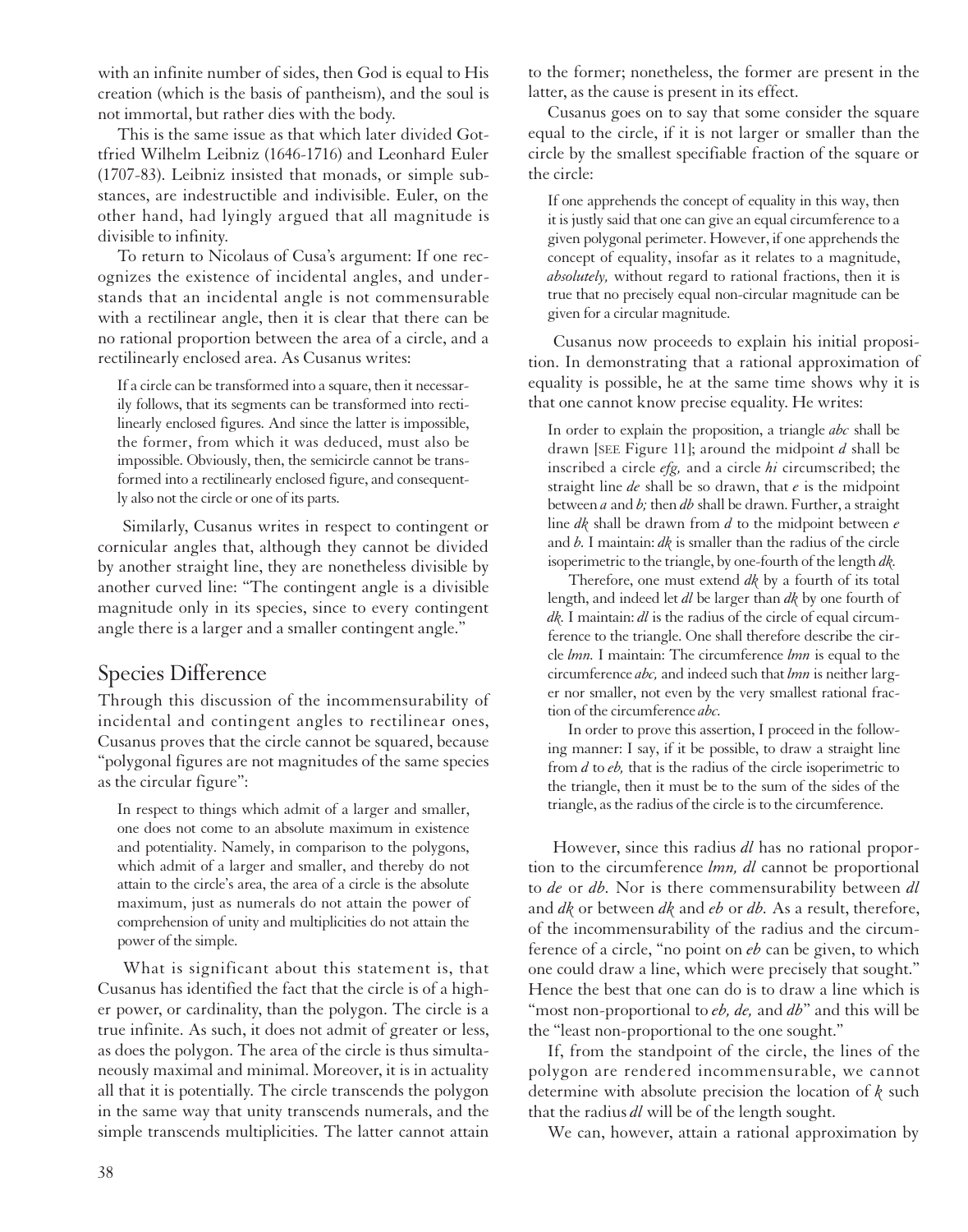



defining the location *k* as one-fourth the length of *ab* or one-half the length *eb.* Cusanus writes that infinitely many lines can lie between *e* and *b.* The best rational approximation that we can achieve is the line which is drawn from *d* towards the midpoint *f* between *e* and *b* [SEE Figure 12]. This is the only line whereby the proportion of the distance from *e* to the length *ab* is the same one as the proportion of the distance from *b* to the length *ab.*

Once this is done, then one can derive a value for  $\pi$ . If *db*=60, then *ed*=30, *eb*= $\sqrt{2700}$ , and the circumference of the triangle, which is equal to the circumference of the isoperimetric circle  $\textit{lmn}_{\textit{l}}$  is 6 $\sqrt{2700}$ . \_ \_  $\overline{a}$  $\overline{a}$ \_

Consequently,  $ek = \sqrt{675}$  and  $dl = \frac{5}{4}\sqrt{45}$ 1 5 7 5 575, the diameter of the isoperimetric circle 2×*dl*=2½√1575. One then obtains the value of  $\pi$  by dividing the circumference  $6\sqrt{2700}$  by the diameter 2½ $\sqrt{1575}$  . The result is 3.1423376.

Having done this, Cusanus writes:

True, that is not the precise value, but it is neither larger nor smaller by a minute, or a specifiable fraction of a minute. And so one cannot know by how much it diverges from ultimate precision, since it is not reachable with a usual number. And therefore this error can also not be removed, since it is only comprehensible through a higher insight and by no means through a visible attempt. From that alone you can now know, that only in the domain inaccessible to our knowledge, will a more precise value be reached. I have not found that this realization has been passed along until now.

In this passage, Cusanus self-consciously identifies the unique discovery he has made of a new type of number domain. As Lyndon LaRouche has pointed out, the Greeks had discovered incommensurability. They knew, for instance, that the diagonal of a square was incommensurable with the side. Archimedes believed that  $\pi$ was similarly an irrational magnitude. But what Cusanus established is that, whereas the relationship of the diagonal to the side of the square is irrational, the relationship of the circle to the square is transcendental. As LaRouche writes in Appendix A: "What Cusanus did was to recognize that  $\pi$  is not, ontologically, an irrational, but a number of a higher ontological type than irrationals, of a higher species."

LaRouche continues in the same location: "Cusanus recognized that circular action: (a) could not be defined ontologically within the implicitly axiomatic formalities of Greek mathematics, since the circular perimeter, the locus of that *action,* was an absolute mathematical discontinuity between the two transfinite series, inscribed and circumscribed, of polygonal processes. (b) Moreover, since those polygonal processes themselves were externally bounded by circular constructions, the axiomatic formalities implicitly underlying Archimedes' constructions could not access *efficiently* the ontological domain of circular action, but circular action could determine, and thus access efficiently the processes of the polygonal constructions' domain. (c) Therefore, we must discard the implied set of axioms of Archimedes' use of the Euclidean domain, and replace those with the axiomatic quality (Platonic hypothesis) of universal circular action (later, universal least action)."

## *On Learned Ignorance*

After having thus superseded Archimedes by discarding his Euclidian axiomatic assumptions, Cusanus identifies the source of his discovery as his "learned ignorance": "The